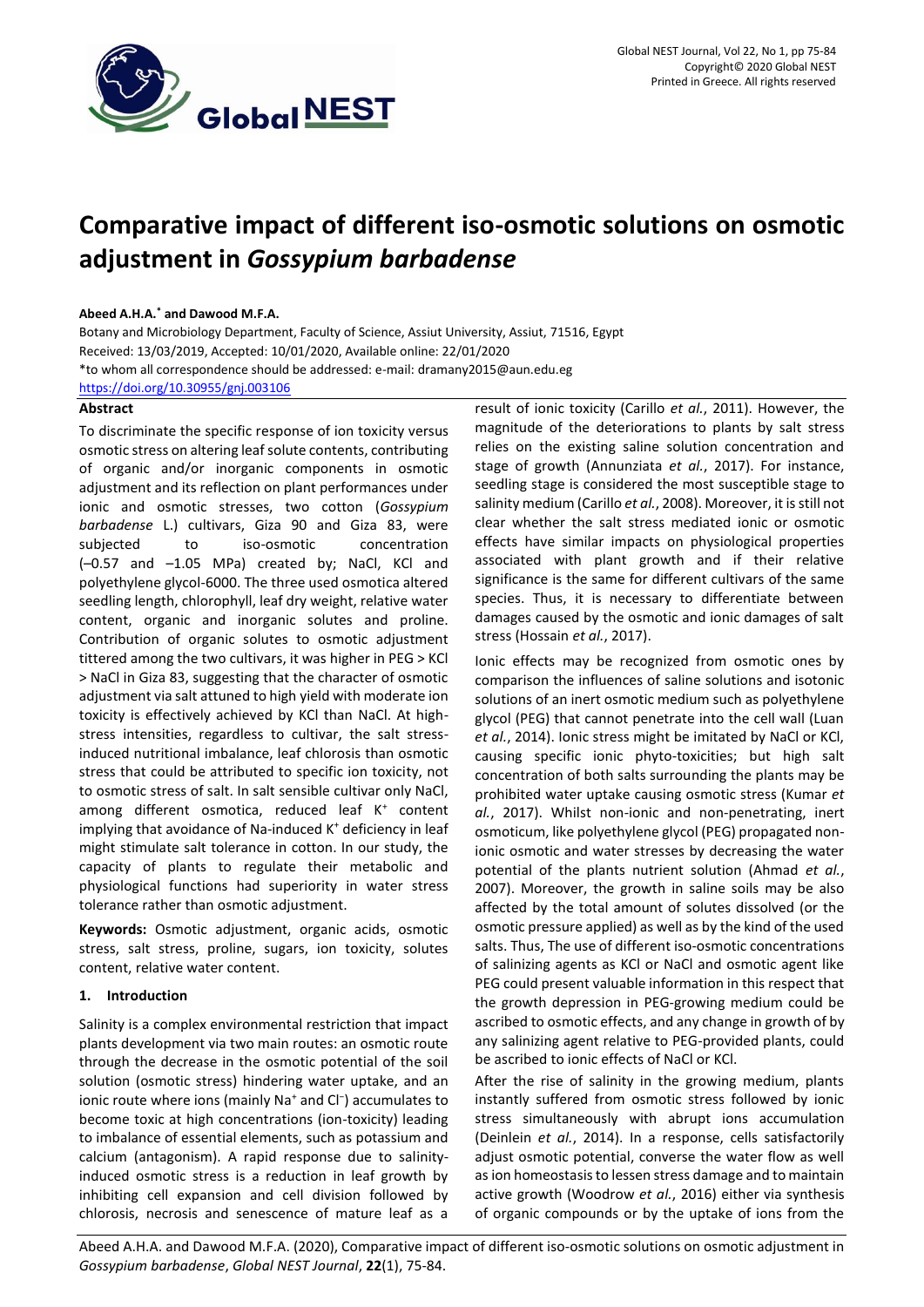growing medium. Thus, osmotic adjustment allows plant cells to withstand salt stress and water shortages via maintaining sufficient turgor for growth (Carvajal *et al.*, 1999). Since it's a prerequisite for osmotic adjustment to regulate the intracellular levels of certain carbon and nitrogenous compounds, many of which are supposed to be compartmented mostly in the cytoplasm, whereas inorganic ions (mainly Na<sup>+</sup>, K<sup>+</sup> and Cl<sup>-</sup>) are impounded in the vacuoles or distributed between the vacuole and cytoplasm (Voetberg and Sharp, 1991). Organic solutes in the cytoplasm contribute to an intracellular osmotic balance once inorganic ion concentrations are high in the vacuole and may have a role in cytosolic enzymes protection when ion concentrations increase (Khan *et al.*, 2016). Therefore, the nature of the salts involved is crucial for studying the response of plants to salinity.

Cotton is considered a dual-purpose crop, broadly used for fiber and oil production all over the world. Although cotton is considered a salt tolerant crop (Mahajan and Tuteja, 2005), its growth and yield are retarded markedly under high salinity stress, especially during germination, emergence and seedling stages (Hussain *et al.*, 2012). Thus, identification of physiological attributes that confer salt tolerance during seedling stage could serve as valuable constituents to differentiate the deteriorations attained by osmotic and ionic routes of salt stress. In order to unravel the modalities of ionic and osmotic stress impact on leaves growth and physiological responses, the osmotic adjustment contribution of the inorganic (Na<sup>+</sup>, K<sup>+</sup>, Ca<sup>+2</sup>,  $Mg^{+2}$ , Cl<sup>-</sup> and NO<sub>3</sub><sup>-</sup>) as well as organic solutes (amino acids, organic acids and soluble sugars) was conducted in relation to iso-osmotic solutes of different saline and osmotic agents on two cotton cultivars varying in their salt resistance. Due to increasing the drought and saline problems in Egyptian soils and worldwide. The main object of our study is to compare the growth of two cotton cultivars grown in iso-osomtic solutions of NaCl or/and KCl as well as PEG. This study gives highlight about the different mechanisms of tolerant and sensitive cultivars which likely to be of great interest to the plant physiology and agricultural studies.

# **2. Materials and methods**

## *2.1. Plant material and treatments*

Two cotton (*Gossypium barbadense* L.) cultivars, Giza 90 and Giza 83, were obtained from Horticulture department, Faculty of agriculture, Assiut University.

The experiment was conducted during summer season during the year of 2017 at Botany and Microbiology Department, Faculty of science, Assiut University, Egypt. Seeds were surface washed by 0.05% (w/v) sodium hypochloride, rinsed thoroughly by tap water for 3 minutes. The sterilized seeds of the two cultivars were sown in peetmoss-filled trays in the rate of one seed for each hole. A seedling was considered emerged when the hypocotyl hook was visible above the substrate (peetmoss) surface. 168 uniform seedlings (84 for each cultivar) on the seventh day after emergence were prepared for next step: Each three uniform seedlings were transferred into 56 Aluminum foil covered glass containers (28 for each cultivar), to keep roots in dark conditions with capacity of 250 ml, were filled with Hoagland's nutrient solution (Hoagland and Arnon, 1950) of 2 dSm-1 . Transferred seedlings were allowed to grow in half strength Hoagland's nutrient solution for 3 days to obtain the uniform stand of seedling, nutrient solution was continuously aerated with aeration pumps along the experiment period, containers were placed in greenhouse to simulate natural conditions (an air temperature ranged from 30 to 44 °C with a mean temperature of 35 °C, a relative humidity of 55–57% and a 12 h photoperiod).

To create the two levels of iso-osmotic solutions, 100 and 200 mM of NaCl or KCl as well as 18 and 24% PEG-6000 were added to the nutrient solution. To check whether the three stressing agents has no significant difference in their isosmotic concentration, the final osmotic potential of the nutritive solutions was tested by using Beckman differential thermometer (calibrated to 0.01 °C) as described by caryoscopic method by Walter (1931a). Final osmotic potential of the nutritive solutions was  $-0.57 \pm 0.028$  MPa for 100 mM NaCl or KCl and 18 % PEG-6000 as well as –1.05 ± 0.019 MPa for 200 mM NaCl or KCl and 24% PEG-6000. To determine the response of cotton seedlings upon exposure to these osmotica, ten-day-old seedlings were transferred to these osmotica and the control plant were grown in Hoagland's nutrient solution only were the nutrient solutions of each treatment were renewed every two days. Four replicates of three seedlings were used in each treatment (cultivar x osmoticum x osmotic potential) seedlings were harvested 5 days after treatment. Leaf fresh weight, leaf dry weight (after drying at 65°C for 3 days) and the total height (hypocotyl + epicotyl) were determined and the following measurements have been done.

#### *2.2. Chlorophyll content*

Chlorophyll (chl) content was determined by suspending 0.25 g leaf sample in 10 ml ethyl alcohol (95%) in water bath at 60-70 °C absorbance was measured with a Unico UV-2100 spectrophotometer at wavelengths 663 and 644. Lichtenthaler (1987) equations were used for total chlorophyll determinations as mg/g DW.

#### *2.3. Electrolyte leakage*

Electrolyte leakage was assessed according to Dionisio-Sese and Tobita (1998). Leaf sample (0.1 g) was divided into smaller pieces and then put in closed test tubes containing 15 ml distilled deionized water. Test tubes were heated at 40 °C for 10 min. After cooling, initial electric conductivity (EC1) was measured using conductimeter, YSI Model 35 Yellow Springs, OH, USA. Test tubes were then boiled at 121 °C for 20 min using an autoclave. After cooling at room temperature, the final electric conductivity was recorded as EC2. Electrolyte leakage was calculated by the following formula: Electrolyte leakage (%) = (EC1/EC2)  $\times$  100.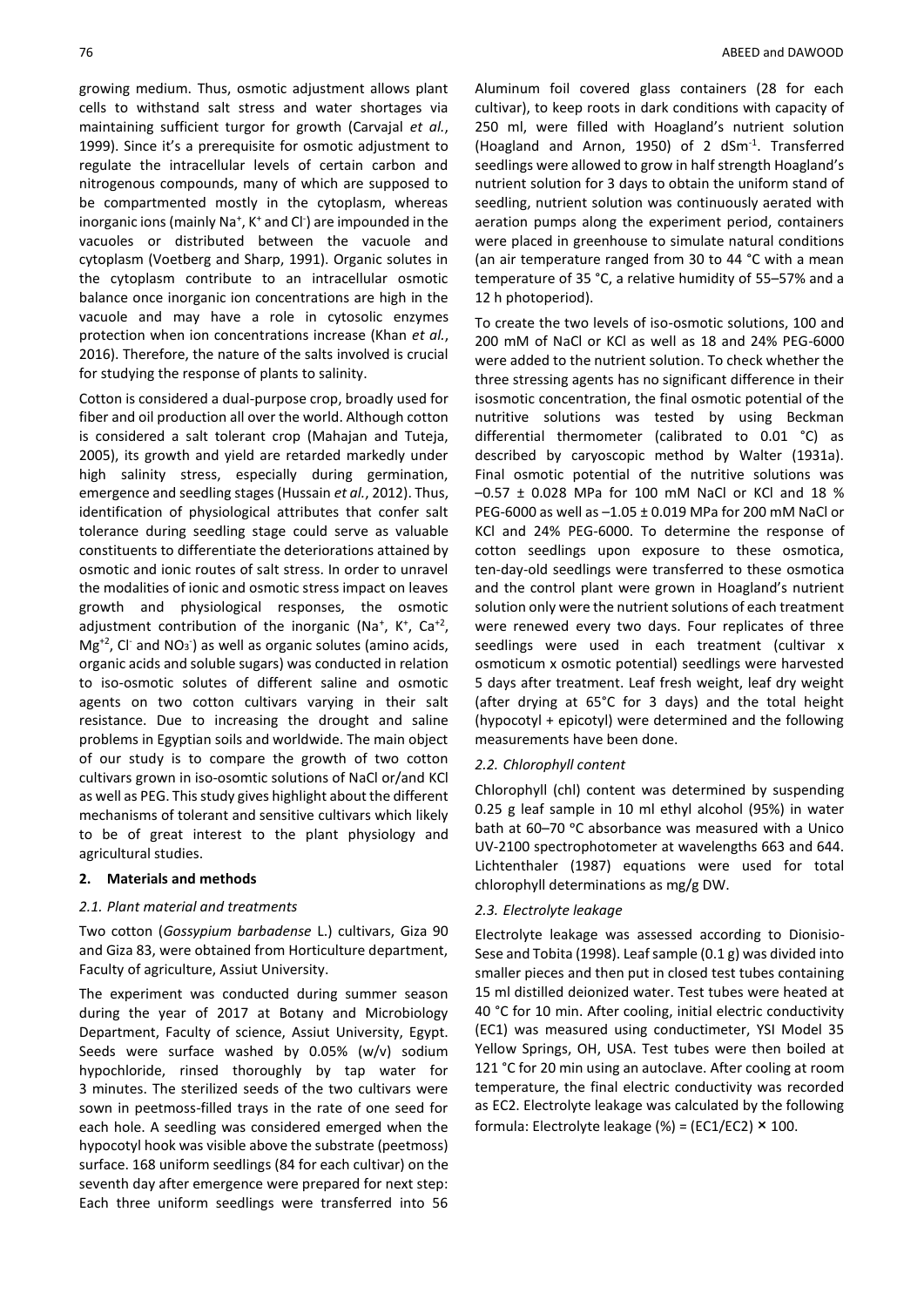#### *2.4. Leaf water relations*

#### *2.4.1. Relative water content (RWC)*

RWC was estimated from fresh, turgid and dry weight of leaf discs, as described by (Silveira *et al.*, 2009).

#### *2.4.2. Total osmotic potential*

Leaf sap was obtained by grounding fresh leaves in ice cold mortar centrifuged at 10,000 g for 15 min and the collected plant extract was divided into two part one used to determine mineral analysis and the other to measure the osmotic potential (Ψs) by the Cryoscopic method of walter (1931a) using a Backman differential thermometer (calibrated to  $0 \pm 01$  °C). Correction of Walter and Thren (1934) and Walter (1936) was used to calculate the real freezing point depression for the super-cooling. The osmotic potentials (-bar) were then obtained from tables compiled by Walter (1931b).

#### *2.5. Solute contribution to leaf osmotic potential*

The Calculated osmotic potential for each solute was evaluated by the van't Hoff equation.

#### *2.6. Analysis of inorganic and organic solutes*

Inorganic (Na<sup>+</sup>, K<sup>+</sup>, Ca<sup>+2</sup>, Mg<sup>+2</sup>, Cl<sup>-</sup>, NO<sub>3</sub><sup>-</sup>) and organic (soluble sugars, free amino acids and organic acids) solute contents were analyzed in leaf samples. Sodium and potassium were determined by the flame emission technique (Carl-Zeiss DR LANGE M7D flame phtometer) (Williams and Twine, 1960). Calcium and magnesium were determined with an atomic absorption/flame emission spectrophotometer (Shimadzumodel AA-630-02). Cl<sup>-</sup> was determined by titration with  $AgNO<sub>3</sub>$  of the aqueous extract as described by Jackson (1958). NO<sub>3</sub> content was analyzed spectrophotometrically (Unico UV-2100 spectrophotometer) using sulfanilic acid and α-naphthylamine method (Lambert and Dubois, 1971). Soluble sugars were quantified with the anthrone reagent according to (Yemm and Willis, 1954). Free amino acids were determined by a ninhydrin method (Moore and Stein, 1984). Organic acids as total acidity of the plants were determined by titration of extracts against standard alkaline solution (NaOH 0.001 N) by using phenolphthalein as an indicator and the pH values of these extracts were measured by using a pH-meter. Proline content was quantified spectrophotometrically by the tagged method of Bates *et al.* (1973).

#### *2.7. Statistical analysis*

The data were subjected to one-way ANOVA using SPSS 10.0 software program. Means were calculated for four replicate values. Means were compared by the Duncan's multiple range tests and statistical significance was determined at 5% level.

## *2.8. Experimental results*

Osmotic stress induced by 18% PEG-6000 significantly reduced RWC by 14 and 10% for cv. Giza 83 and cv. Giza 90, respectively and the decrement was intensified as much as 33 and 20 % at 24 % PEG-6000 for the same cultivars (Table 1﴿. Conversely, saline agents (NaCl and KCl) did not affect

RWC of cv. Giza 90 whatever the ionic agent used, whilst RWC was only reduced, in average, 3 and 12% at 100 and 200 mM, respectively for cv. Giza 83. However, saline agents exerted no effect on osmotic potential of cv. Giza 83, whenever both agents lessened significantly Ψs but much more so for NaCl- than KClmedium. Osmotic agent, PEG-6000, increased the Ψs by the same extent for the two tested cultivars as well as for both concentrations. These results implied that cv. Giza 90 leaves were able to sustain adequate hydration status even under high saline treatment which were strongly attributed to the ionic toxicity of saline medium rather than osmotic one that will be tackled in discussion.

The studied inorganic solutes in terms of ion content (sum of Na<sup>+</sup>, K<sup>+</sup>, Ca<sup>+2</sup>, Mg<sup>+2</sup>, Cl<sup>-</sup>, NO<sub>3</sub><sup>-</sup>) of leaves was higher for saline agents and lower under osmotic agent for the two cultivars compared to stress free- medium (Figure 1). As registered in Table 1, the contribution of inorganic solutes to Ψs predominately was higher than that of organic solutes. Both saline agents tended to reinforce the contribution of inorganic solutes at expense of organic ones for the two cultivars. But the PEG-osmoticum lessened the contribution of inorganic solutes to be lowered than the organic solutes for cv. Giza 83 relative to control plants while the contribution of inorganic solutes to Ψs was buffered in favor of organic ones to be 55.6%: 44.4% for cv. Giza 90 at 24% PEG, without any effect of 18% PEG on the sharing contribution percentage of both solutes. The data represented in Table 1 denoted that under control conditions, both K<sup>+</sup> and NO<sub>3</sub> not only represented more than 50% of Ψs for the two tested cultivars (Table 1), but also were the most contributors to Ψs under both KCl- and PEG-treatments. Interestingly, the studied ions shared equally in their contribution to Ψs at 100 mM NaCl medium for cv. Giza 83 and to some extent cv. Giza 90  $\frac{1}{2}$ some depletions of NO<sub>3</sub> contribution percentage﴿.



Figure 1. Leaves ion content (total inorganic solutes) in mmol  $g^{-1}$ DW (sum of Na<sup>+</sup>, K<sup>+</sup>, Mg<sup>2+</sup>, Ca<sup>2+</sup>, Cl<sup>-</sup>, NO<sub>3</sub><sup>-</sup>) of two cotton cultivars; Giza 90 (A) and Giza 83 (B), control and plants treated with the highest stress intensity (-1.05 MPa) induced by iso-osmotic concentration of 200 mM NaCl, 200 mM KCl and 24% PEG. Each value is the mean of four replicates per treatment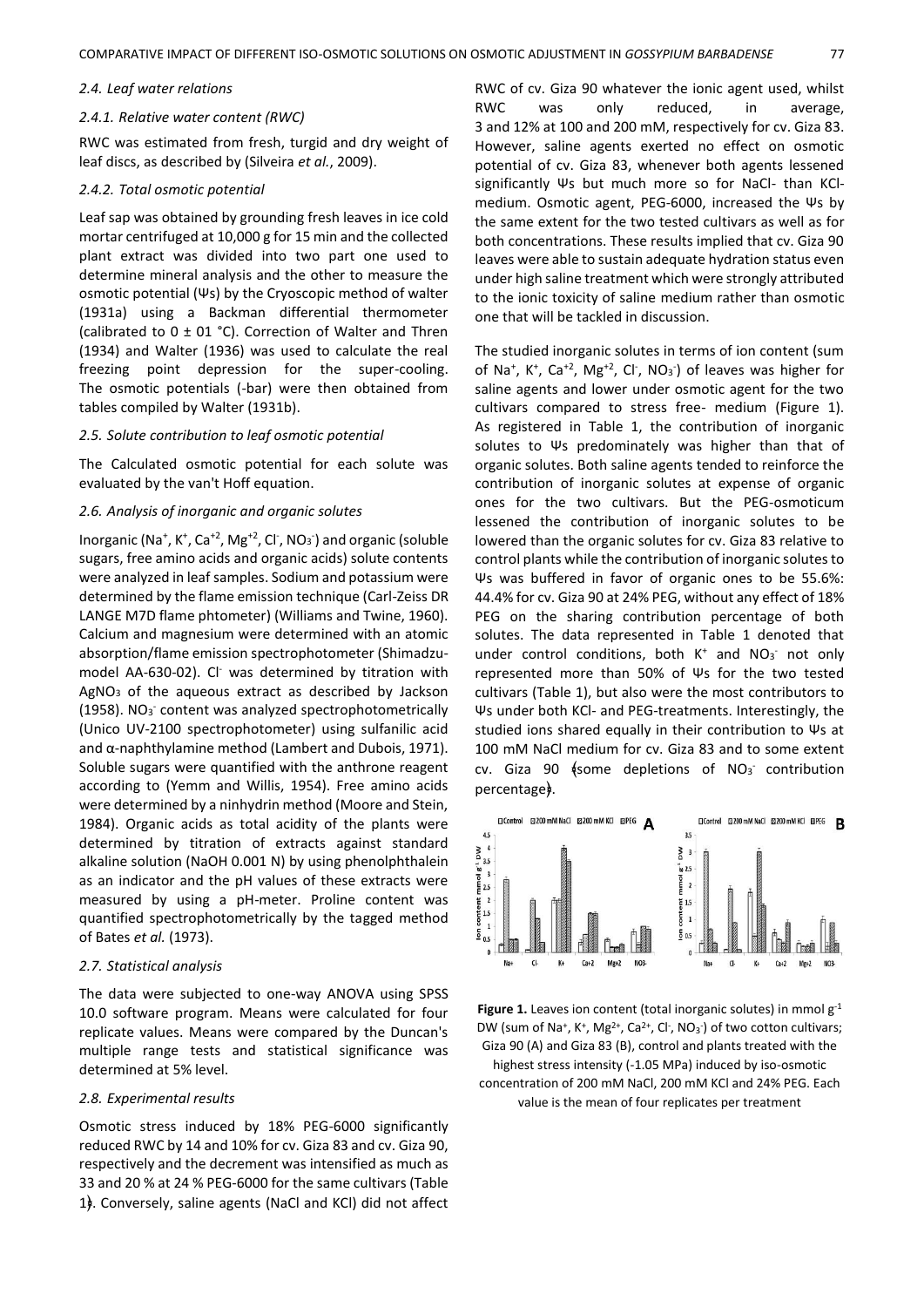Table 1. Relative water content (RWC %), leaf sap osmotic potential Ψs (-MPa), and percent contribution of the estimated minerals and solutes to Ψs in leaves of cotton cultivars, Giza 83 & Giza 90. Means having no common letter within columns are significantly different at P ≤0.05

|         |             |                   | RWC %             | $\Psi$ s (- MPa)   | % contribution of solutes to |         | $%$ contribution of individual solutes to $\Psi$ s |       |       |                 |                        |           |      |      |
|---------|-------------|-------------------|-------------------|--------------------|------------------------------|---------|----------------------------------------------------|-------|-------|-----------------|------------------------|-----------|------|------|
|         |             |                   |                   |                    | Ψs<br>Inorganic solutes      |         |                                                    |       |       |                 | <b>Organic solutes</b> |           |      |      |
|         |             |                   |                   |                    | Inorganic                    | Organic | $Na+$                                              | K+    | Cŀ    | NO <sub>3</sub> | SS                     | <b>OA</b> | FAA  | Pro  |
| Giza 83 |             | Control           | $90a \pm 1.5$     | $0.661a \pm 0.02$  | 72.20                        | 27.80   | 0.80                                               | 30.40 | 4.40  | 36.60           | 6.40                   | 18.30     | 2.70 | 0.40 |
|         | $-0.57$ MPa | NaCl 100 mM       | 87b±1.2           | $0.721a \pm 0.03$  | 79.60                        | 20.40   | 20.00                                              | 18.80 | 19.00 | 21.80           | 7.50                   | 5.20      | 6.90 | 0.80 |
|         |             | <b>KCI 100 mM</b> | 88b±2.2           | $0.766a \pm 0.05$  | 81.00                        | 19.00   | 5.10                                               | 38.70 | 4.80  | 32.40           | 6.70                   | 4.10      | 8.00 | 0.20 |
|         |             | <b>PEG 18%</b>    | 77c±2.5           | 0.482b±0.06        | 41.00                        | 59.00   | 4.80                                               | 29.80 | 3.40  | 3.00            | 34.00                  | 17.00     | 5.50 | 2.50 |
|         | $-1.05$ MPa | NaCl 100 mM       | 80d±2.3           | $0.675a \pm 0.04$  | 75.80                        | 24.20   | 30.00                                              | 13.90 | 20.00 | 11.90           | 10.10                  | 9.30      | 4.50 | 0.30 |
|         |             | <b>KCI 100 mM</b> | 79d±3.3           | $0.699a \pm 0.005$ | 85.00                        | 15.00   | 11.10                                              | 30.70 | 12.80 | 30.40           | 9.70                   | 2.20      | 3.00 | 0.10 |
|         |             | <b>PEG 24%</b>    | 60e±3             | $0.332c \pm 0.006$ | 45.80                        | 54.20   | 4.80                                               | 20.60 | 3.40  | 17.00           | 35.70                  | 14.00     | 2.80 | 1.70 |
| Giza 90 | Control     | 88a±2.6           | $0.842a \pm 0.03$ | 71.30              | 28.70                        | 8.50    | 20.00                                              | 10.00 | 32.80 | 9.00            | 16.40                  | 3.00      | 0.30 |      |
|         | $-0.57$ MPa | NaCl 100 mM       | $90a \pm 2$       | 1.633b±0.01        | 75.80                        | 24.20   | 23.30                                              | 19.60 | 22.50 | 10.40           | 11.60                  | 9.00      | 3.00 | 0.60 |
|         |             | <b>KCI 100 mM</b> | 87a±1.1           | $0.912ab \pm 0.03$ | 81.30                        | 18.70   | 6.50                                               | 34.80 | 3.90  | 36.10           | 9.20                   | 6.00      | 3.00 | 0.50 |
|         |             | <b>PEG 18%</b>    | 79b±2.3           | 0.531c±0.004       | 71.60                        | 28.40   | 9.00                                               | 25.90 | 16.10 | 20.60           | 13.20                  | 9.90      | 3.90 | 1.40 |
|         | $-1.05$ MPa | NaCl 100 mM       | 89a±1.5           | 2.224d±0.08        | 84.60                        | 15.40   | 29.00                                              | 18.40 | 26.20 | 11.00           | 9.90                   | 3.10      | 1.70 | 0.70 |
|         |             | <b>KCI 100 mM</b> | 88a±2.6           | 1.866d±0.07        | 82.30                        | 17.70   | 8.50                                               | 28.00 | 20.20 | 25.60           | 9.50                   | 6.00      | 2.10 | 0.10 |
|         |             | <b>PEG 24%</b>    | 70 <sub>b±2</sub> | $0.494c \pm 0.003$ | 55.60                        | 44.40   | 3.00                                               | 26.40 | 5.20  | 21.00           | 23.40                  | 15.20     | 4.20 | 1.60 |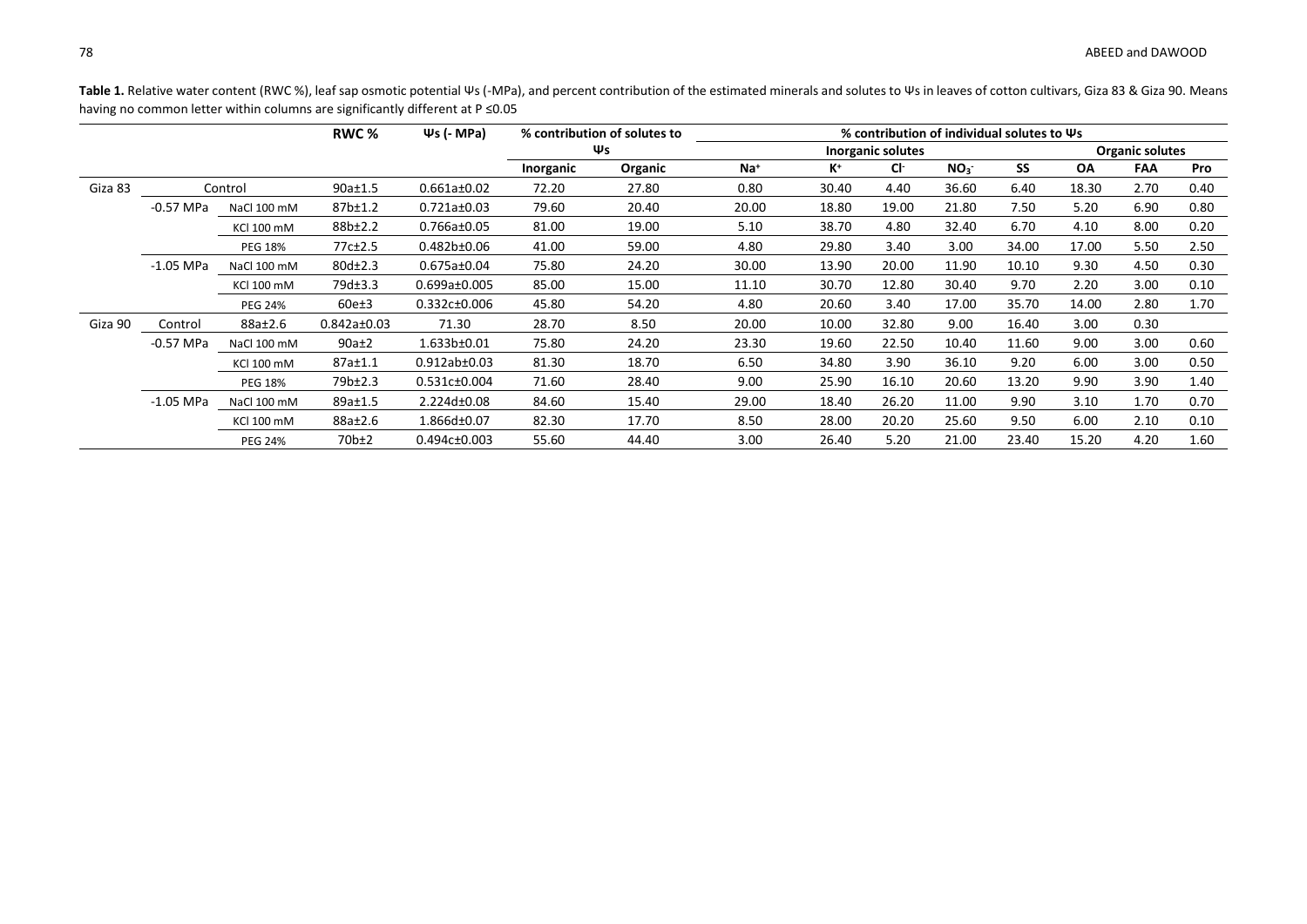The sum of  $K^+$  and NO<sub>3</sub> percent contribution to  $\Psi$ s of the studied cultivars were 67%, 71.1%, 61.1%, 32.8% and 37.6% in cv. Giza 83 as well as 52.8%, 70.9%, 53.6%, 46.5% and 47.4% in cv. Giza 90 for control, 100, 200 mM KCl, 18% and 24% PEG, respectively. However, Na<sup>+</sup> and Cl<sup>-</sup> were the dominant species contributed to Ψs for 200 mM NaCl medium where their corresponding percent contribution to Ψs were 55% and 50% for cv. Giza 90 as well as cv. Giza 83, respectively. These data also revealed that the contribution of Na<sup>+</sup> and Cl-to Ψs were higher in cv. Giza 83 (the tolerant cultivar) than in cv. Giza 90 under 100 and 200 mM NaCl. The contribution of Na<sup>+</sup> to Ψs increased from 0.8% at control to 20 and 30% at 100 and 200 mM NaCl in cv. Giza 83, but from 8.5% at control to 23.3 and 29% at 100 and 200 mM NaCl in cv. Giza 90.

NaCl treatments imposed nutritional imbalance via reduction of  $K^+$  and  $NO_3^-$  levels in the sensitive cultivar. Conversely, a slight reduction in leaves  $K^+$  and NO3 contents accompanied with accretion of Na<sup>+</sup> under the highest level of NaCl in the tolerant cultivar Giza 90. It is interesting to note that however the contribution of inorganic solutes to Ψs in cv. Giza 83 under osmotic stress was 35–38% lower than under both saline treatments, cv. Giza 90 exhibited high inorganic solutes contribution mainly K<sup>+</sup> and NO<sub>3</sub><sup>-</sup> at the expense of the contribution of organic solutes (Table 1).

As discriminated in Figure 1,  $Mg^{+2}$  generally reduced irrespective of the stress imposed whilst  $Ca^{+2}$  content raised except for cv. Giza 83 plants grown under both salinizing agents which exhibited reduction compared to nonstressed plants. It is worth mentioning that the contribution of both bivalent cations to Ψs was too small can be neglected so the dominant inorganic solutes contributed to Ψs were Cl<sup>-</sup>, NO<sub>3</sub><sup>-</sup>, Na<sup>+</sup> and K<sup>+</sup>.



**Figure 2.** Leaves organic solutes (sum of soluble sugars, organic acids, free amino acids) in mmol  $g^{-1}$  DW of two cotton cultivars; Giza 90 (A) and Giza 83 (B), control and plants treated with the

highest stress intensity (-1.05 MPa) induced by iso-osmotic concentration of 200 mM NaCl, 200 mM KCl and 24% PEG. Each value is the mean of four replicates per treatment. From left to right Giza 83 and Giza 90

The total organic solutes (sum of SS, OA, proline and FAA) in leaves and their contribution to Ψs declined under saline treatments compared to control plants, regardless of the tested cultivar. Under PEG-induced osmotic stress, their contribution to Ψs was slightly increased compared to inorganic solutes in cv. Giza 83. However, in cv. Giza 90 the contributions of inorganic and organic solutes were comparable to control plants under low PEG-osmotic stress. As compared to unstressed plants (control), variable increments of carbohydrate content in cotton leaves of both cultivars treated with saline (NaCl and KCl) and osmotic (PEG) treatments (Figure 2), which was more obvious for PEG treated plats compared to saline agents where soluble sugars increased, in average, 5 times higher than control in cv. Giza 83 at both stress intensities (18% and 24%), whilst 1.5- and 2.5 times for cv. Giza 90 at 18 and 24% PEG, respectively.

OA represented the major contributor of organic solutes to osmotic potential for control plants. Total organic acid contents decreased in both cultivars under both saline agents more than PEG. Both OA and SS represented nearly 47% of Ψs in cv. Giza 83 and only 22–38% in cv. Giza 90 under PEG-osmotic stress. The contribution of free amino acids to osmotic potential (Table 1) increased for cv. Giza 83 notably at iso- osmotic solutions corresponding to -0.57 MPa. In cv. Giza 90, the contribution of free amino acids to osmotic potential rose only under both levels of PEG, reduced at 200 mM NaCl or KCl as well as did not influence at 100 mM NaCl or KCl. As illustrated in Table 1, proline was the minor contributor of organic solutes to osmotic potential for control plants and this contribution induced by the used treatments except for 200 mM NaCl and KCl of cv. Giza 83. High levels of proline were found in PEG-treated plants compared with salt-treated plants. For saline agents, proline contribution to Ψs was higher under NaCl than KCl (Table 1).



**Figure 3.** Proline and other free amino acids in mmol g-1 DW of two cotton cultivars; Giza 90 (A) and Giza 83 (B), control and plants treated with the highest stress intensity (-1.05 MPa) induced by iso-osmotic concentration of 200 mM NaCl, 200 mM KCl and 24% PEG. Each value is the mean of four replicates per treatment.

As illustrated in Figure 4, plant growth assessed in terms of chlorophyll content, leaves dry weight and plant height was significantly ( $p < 0.05$ ) decreased by the different tested iso-osmotic solutions where 200 mM NaCl reduced chlorophyll by 50% as compared to control in cv. Giza 83 and comparable decrease nearly 27% of control was recorded for high levels of KCl- and PEG-medim. The reduction in total chlorophyll content reflected on leaves dry weight and plant height which in turn declined by 50 and 28%, respectively at 200 mM NaCl as well as 40 and 20%, in average, for 200 mM KCl- and 24 % PEGtreatment, respectively. Adversely, in cv. Giza 90 the decrement in chlorophyll was relatively moderate by about 11 and 20% under 200 mM NaCl- and KCl-treatment, respectively, which consequently induced analogous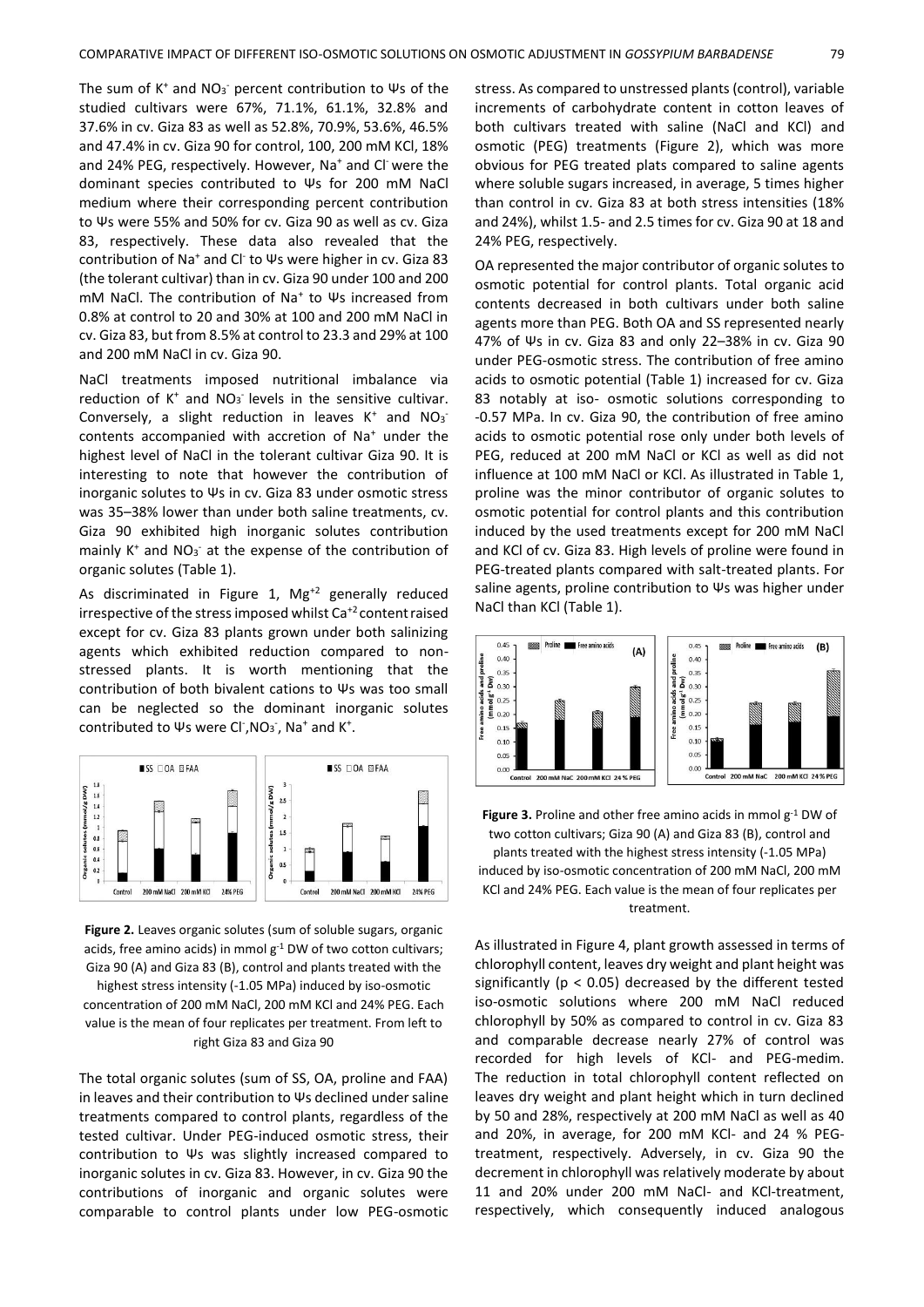reduction percent by about 16 and 10% in leaves dry weight as well as 8 and 4 % for seedling height relative to control. Distinguishably, under PEG-osmoticum, the reduction in chlorophyll content was only 10%, that unequally comparable to the change of leaf growth (i.e. leaves dry weight which severely reduced by more than 40% in relation to control). On the other hand, seedling height in Giza 90 was not adversely affected at the same extent of leaves dry weight where the total seedling height was lessened only by 17.3% of control at 24% PEG. Such episode may indicate different capacities of morphological and physiological acclimatization among cultivars that will be discussed.



**Figure 4**. Effect of iso-osmotic concentrations of NaCl, KCl and PEG-6000 on different parameters Chlorophyll (a), leaf dry weight (b), seedling length (c) and electrolyte leakage (d) in two cotton cultivars. Means (±SE) of four replicates for each treatment. Values of different small letters are significantly different at P ≤0.05

The leaf electrolyte leakage, a membrane integrity indicator, generally cv. Giza 83 seedlings displayed higher electrolyte leakage than cv. Giza 90, regardless of isoosmotic agent or concentration. The values of electrolyte leakage elevated significantly with increasing the osmoticum concentration. However, 200 mM NaCl and KCl (saline) treated seedlings exhibited 60 and 54% increment of electrolyte leakage, respectively at the maximum stress level compared to control. While there were no remarkable changes in electrolyte leakage between control and PEGtreated seedlings particularly in cv. Giza 90.

#### **3. Discussion**

Plant growth retardation due to saline environment was soundly ascribed to raising osmotic pressure of growing medium, discrepancy with mineral supplies of plants as well as decline water absorption by plants in terms of osmotic or water-deficit effect of salinity especially at high saline content in irrigation solution  $\{$ Machado and Serralheiro, 2017 $\frac{1}{2}$ . In atrial to mimic osmotic and ionic components of salinity stress, different iso-osmotic solutions were experienced on leaves growth and of two cotton cultivars. The increased leaves osmotic potential of PEG-stressed plants and its decrement or stability for cv.

Giza 90 and cv. Giza 83, respectively under saline agents  $N = \frac{1}{2}$  and KCl relative to control at iso-osmotic concentrations, revealed that PEG mimic osmotic component of salinity stress, whilst NaCl- and KCldamaging impacts on cotton cultivars resulted from their toxic ion effect. The data of seedling length and leaves growth revealed that both cultivars were moderately osmotic stress tolerance where the osmotic agent, PEG, was frequently inhibitorier than saline agents at iso-osmotic concentrations. Apparent tolerant behaviors were obvious for cv. Giza 90 compared to cv. Giza 83 especially for saline agents and comparable response was noted for osmotic agent. Thus PEG osmotically affect the plant, thereby dehydration of leaves (lower relative water content) was the result. But NaCl and KCl treatments maintain adequate water absorptivity; thereby leaf relative water content was more or less around the control plants which reflecting that osmotic adjustment was efficiently maintained for the saline agents rather than osmotic one. Osmotic adjustment which included transfer, accumulation, and compartmentation of inorganic ions and compatible solutes, infer resistance against stresses via preserving adequate turgidity and metabolism for active growth (Carillo *et al.*, 2011; Wu *et al.*, 2015). The contribution to osmotic adjustment in stressed plants involved either inorganic ions or organic metabolites. In non- stressed plants, the contribution of inorganic ions to osmotic adjustment in leaves of both cotton cultivars constituted (71.3–72.2%) as compared with that of organic components (27.8–28.7%) where K + ,NO<sup>3</sup> - and organic acids which are the dominant contributors to osmotic potential. The marked sensitivity of plants grown at PEG showed higher restrictions in leaf growth compared to NaCl or KCl at the same osmotic potentials could be due to the great shift of osmotic adjustment towards organic solutes for the former and intensified the contribution of inorganic ions to osmotic adjustment for the latter. In this regard, the formation of organic osmolytes is energetically cost that 50–70 moles ATP consumed for 1 mole production  $\frac{1}{2}$  Shabala, 2013), hence the tremendous organic compounds production for osmotic adjustment could expenditure many of energy and carbon compounds, which are indispensable for growth or other metabolic processes \$Sonnewald, 2001. At the level of 24% PEG reduced the contribution of inorganic solutes by 15.7% and 31.2% for cv. Giza 90 and cv. Giza 83, respectively which may be due to strong diminution of NO<sub>3</sub><sup>-</sup> and K<sup>+</sup> contributions accompanied with increased Na<sup>+</sup> contribution from 0.8% to 4.8% for the former and  $NO<sub>3</sub>$  only for the latter.

On the other hand, saline agents increased inorganic solutes contribution to osmotic adjustment more than 10% compared to control for both cultivars at the level of 200 mM. In this regard, NaCl and KCl shifted the highest percentages of osmotic adjustment contribution towards Na<sup>+</sup>/Cl<sup>-</sup> and K<sup>+</sup>/Cl<sup>-</sup>, respectively, affirming ion toxicity rather than water stress effect of these ionic components on these plants. The escalation in soluble solutes decelerated water uptake and nutrients ensuing osmotic effects and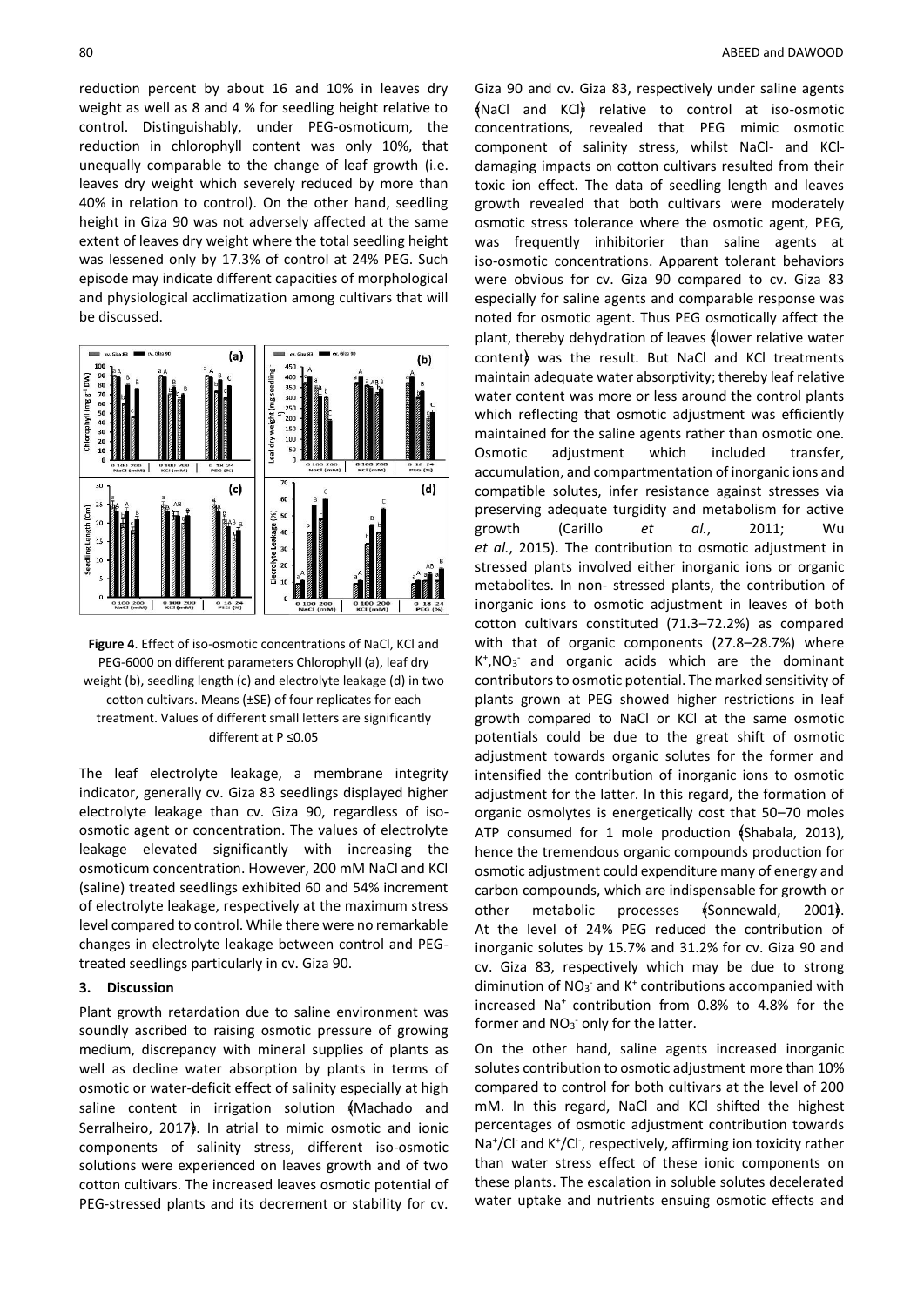ionic toxicity (Jiang *et al.*, 2014). Although the studied plants did not suffer from water stress under NaCl and KCl, but nutrients deficiency was apparently recorded throughout the preset work. Both stress agents lowered growth with various degrees which points to differences in their cytotoxicity. The theory of the osmotic effect of the salt could be valuable if the toxic effect of its ions can be avoided. KCl as an osmoticum can provide that dual advantages as the toxicity effect of its ionic component (K<sup>+</sup> and Cl<sup>-</sup>) is relatively less than NaCl (Amjad et al., 2015) that can be confirmed by the growth criteria that have been studied in our experiment. K<sup>+</sup> displayed relatively less reduction in growth criteria involving total chlorophyll content rather than iso-osmotic NaCl.

Although the leaves of cv. Giza 90 had the same Na<sup>+</sup> content of cv. Giza 83, cv. Giza 90 suffered less growth reduction and moderate membrane injury than cv. Giza 83. The toxic effect of ionic component of NaCl was more declared in cv. Giza 83, and it may be attributed to Na<sup>+</sup> rather than Cl<sup>-</sup>. This may contribute to genotypic differences in salt tolerance if the detrimental impact of high leaves Na<sup>+</sup> content is a function of concentration as explained by the values of electrolyte leakage where in cv. Giza 83 under iso-osmotic NaCl, electrolyte leakage was the highest among other osmotica (KCl & PEG). The increase in stress intensity increased the damage in membrane stability. One of the most effectiveness mechanisms to cope with salinity stress is Na<sup>+</sup> and/or Cl<sup>-</sup> tissue tolerance (Munns and Tester, 2008). Tissue tolerance is the capability of cells and tissues to accumulate high concentrations of Na<sup>+</sup> and Cl<sup>-</sup>without or with relatively low injurious effects on tissue performance (Flowers *et al.*, 2015). These results accrue evidence of higher tissue tolerance in cv. Giza 90 than cv. Giza 83 which can be realized probably in cotton either through regulating Na<sup>+</sup> accumulation in mesophyll cells or having lower Na<sup>+</sup> in cytoplasm by compartmentalizing more Na into vacuoles (Tester and Daveport, 2003). Tissue tolerance to Na<sup>+</sup> should be studied in detail for a wide range among cotton cultivars. The maintenance of  $K^+$  in high concentrations in leaves or higher cytosolic K<sup>+</sup>/Na<sup>+</sup> ratios contributes to salt tolerance (Kronzucker and Britto, 2011). This trait may be regarded as a determinable factor in the differences in salt tolerance between these two cultivars (growth relatively higher in salinized cv. Giza 90 seedlings which maintain higher leaf K<sup>+</sup> content than cv. Giza 83 seedlings, (Table 1 and Figure 4). Cellular and intracellular Na<sup>+</sup> and  $K^+$ partitioning should be scouted to highlight tissue tolerance mechanism in these and other cultivars of cotton.

The scenario of ionic imbalance by suboptimal media appeared by dramatic reduction of bivalent cation  $Mg^{+2}$ , but not for osmotic agent, PEG. As Mg<sup>+2</sup> is the central atom the porphyrin ring of chlorophyll, so its reduction by NaCl and KCl interpreted chlorophyll degradation at both medium. Severe effect of NaCl on chlorophyll compared to KCl for the sensitive cultivar could be ascribed to  $K^+$ diminishing. From one hand, impaired potassium/sodium ratio, due to increased sodium uptake, affects the bioenergetic processes of photosynthesis under salt stress,

and these effects are further aggravated under potassium deficiency (Farooq *et al.*, 2015).

But drought induced by the osmoticum PEG, reduces photosynthesis, for a number of reasons: (i) hydro-active stomatal closure and low stomatal and low mesophyll conductance reduce the  $CO<sub>2</sub>$  supply to the leaves and/or impairments in carbon assimilation metabolism; (ii) water deficiency damages the cytoplasm ultrastructure and enzyme activity; (iii) dehydrated cuticles, cell walls, and plasma membranes are less permeable for  $CO<sub>2</sub>$  (Amirjani and Mahdiyeh, 2013). Dehydration results in cell shrinkage, and consequently a decline in cellular volume which makes cellular contents more viscous. Therefore, an increase in the probability of protein-protein interaction leads to their aggregation and denaturation. Increased concentration of solutes, leading to increased viscosity of the cytoplasm, may become toxic and maybe deleterious to the functioning of enzymes, including those of the photosynthetic machinery (Hoekstra *et al.*, 2001).

Sodium accretion also disturbs calcium nutrition (Kaya *et al.*, 2010; Shahzad *et al.*, 2012). Some calcium is required to uphold cell membrane integrity for proper functioning (Hu *et al.*, 2007). Thus, Ca<sup>+2</sup> induction by PEG controlled ions leakage to a large extent to be slightly increased compared to control, but its reduction by saline components, especially NaCl, folded electrolyte leakage immensely reached 6- and 5-folds at 200 mM NaCl and KCl, respectively for cv. Giza 83. The damaging impacts of studied stressors on membrane stability of cv. Giza 90 was vastly lower than that of cv. Giza 83, due to the ability of this cultivar to raise  $Ca^{+2}$  content under these conditions compared to control. Another advantage from elevated Ca<sup>+2</sup> content under saline agents for cv. Giza 90 was stabilization of  $K^+$  even at high saline levels as  $Ca^{2+}$  affect K<sup>+</sup>/Na<sup>+</sup> selectivity by maintaining the Na<sup>+</sup> influx via nonselective ion channels (Melgar *et al.*, 2006) and vice versa was reported for cv. Giza 83.

Besides  $K^+$ , Mg<sup>+2</sup> and Ca<sup>+2</sup>, NO<sub>3</sub> content and its contribution to osmotic adjustment observed to be depleted by NaCl salinity, but not KCl or PEG. Similar hindering of nitrogen uptake and translocation owing to saline medium was obtained by (Gadalla *et al.*, 2007; Turan *et al.*, 2010).

The accumulation of metabolites that act as compatible solutes is one of the common responses of plants to changes in the external osmotic potential (Munns and Tester, 2008) such as proline (Shamshiri and Fattahi, 2014), soluble sugars (Chelli-Chaabouni *et al.*, 2010), amino acids (Dijksterhuis and De Vries, 2006), organic acids and so on (Zhou and Yu, 2009).

The carbohydrate content and its involvement in osmotic adjustment were more conspicuous for osmotic stressor compared to saline stressor and for sensitive cultivar compared to tolerant one. The participation of carbohydrates to osmotic adjustment in PEG-stressed plants was at expense of the other metabolites and even

inorganic ions. In this case, the massive accumulation of organic solutes for osmotic adjustment will cost lots of energy and carbon substances, which are available and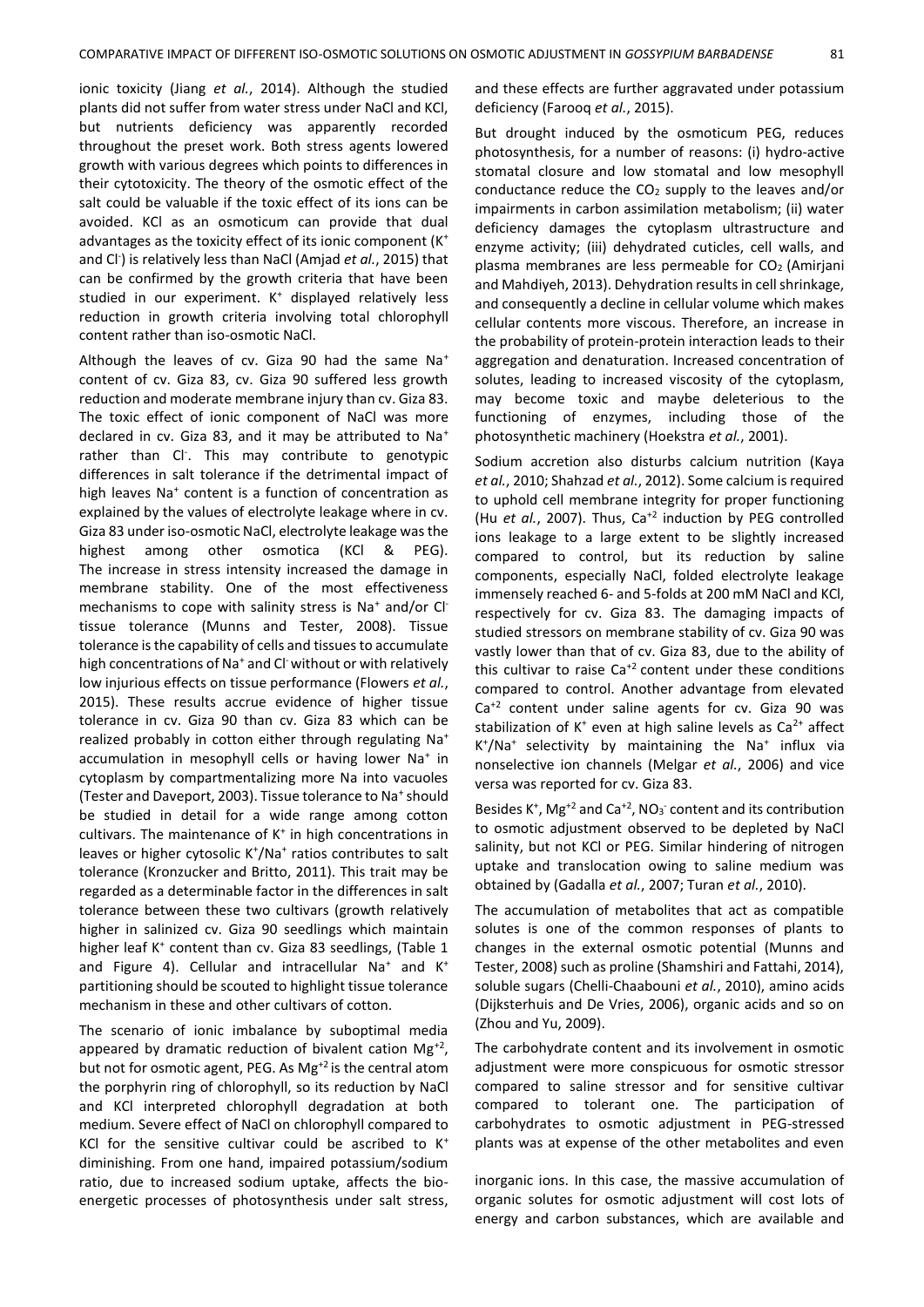necessary for plant growth or other metabolic activities (Sonnewald *et al.*, 2001), as the case of sensitive cultivar Giza 83. Whilst, cv. Giza 90 experienced a high inorganic solutes consequently high contribution to osmotic adjustment under PEG treatment so suggested reduction in growth was more relatively mitigated than in cv. Giza 83 which depend on organic solutes by more than 50%. It is worth mentioning that the studied cultivars exhibited some morphological acclimation attributable to the genetic differences. This was more obvious in cv. Giza 90 where the reduction in leaves dry weight (more than 40 % of control) was not in accordance with the relative slight reduction in the sum length of hypocotyl and epicotyl (only 17.3% of control). This may be in favor of root growth that may be prolonged at the expense of shoot growth in a trail to raise the root efficiency in water uptake compensating water shortage in outer media imposed by PEG, as explained by the data of shoot/root ratios (data not shown) the lowest value of shoot/root ratio was belonged to PEG treatment in case of Giza 90. Sinclair and Muchow (2001) who have assessed traits for yield increases under water-limited conditions, the trait that consistently increased crop yields was an increase in rooting depth. This can be attributed to the possibility role of osmotic adjustment in root tips so that root growth can be sustained at the onset of soil drying and roots penetrate deeper into the soil and into new water reserves. This has been confirmed by Serraj and Sinclair (2002) who stated that if genetic limitations of the crop or soil conditions limit rooting into deeper wet soil, the yielding capability of the crop can be severely limited.

On the other hand, in salt-growing plants, the elevated sugar content in mesophyll cells of leaves may be indispensable feedback inhibition of photosynthesis. These high sugar concentrations may be developed from deterioration of normal sugar usage in the growing tissues (Munns *et al.*, 1982). This outcome may be another reliable interpretation of chlorophyll decline under salt stress. The role of TSS as compatible solutes may be masked by their different additional functions in plants, as direct products of photosynthesis, components of primary metabolism and signaling and regulatory molecules, making sometimes difficult to assess their specific contribution to stress tolerance (Lokhande *et al.*, 2012; Gil *et al.*, 2013). Although organic acids exacerbated by the applied stressors, their contribution to osmotic adjustment exhibited stressorspecific responses. PEG intensified the participation of organic acids to osmotic adjustment at expense inorganic ions especially at high doses, whereas the saline agents reduced this contribution which may be implicated in recompensing for ionic imbalance.

Amino acids and proline also enhanced by saline and osmotic agents, which exhibited dose, stressor- and cultivar-specific responses in relation to their contribution to osmotic adjustment. Generally, PEG-induced participation of amino acids and proline in osmotic adjustment compared to control especially for the level of 18%. The role of amino acids in osmotic adjustment of plants grown under water stress conditions is well documented (Braam *et al.*, 1997; Dijksterhuis and de Vries,

2006), ensuing in production of greater concentration of amino acids useful in osmoregulation (Nayyar and Walia, 2003).

In cv. Giza 90, the contribution of amino acids to osmotic adjustment was maintained constant at the level of 100 mM and reduced for 200 mM of both saline agents, whilst accretion of the contribution of proline to osmotic adjustment was displayed at 100 and 200 mM NaCl or KCl compared to control which indicating that proline only rather than other amino acids contributed to osmotic adjustment for these saline agents and for this cultivar. In cv. Giza 83, NaCl as well as KCl triggered the contribution of amino acids rather than proline in osmotic adjustment compared to control which reflecting that proline was not involved in the osmotic adjustment, alternatively other amino acids participated in this labor. Such increase in proline may be invested in other activities rather than osmotic adjustment, it can also contribute to scavenging reactive oxygen species (ROS), stabilizing subcellular structures, modulating cell redox homeostasis, supplying energy, and functioning as a signaling molecule to interact with other metabolic pathways under stress conditions (Szabados and Savouré, 2010; Sharma *et al.*, 2011; Wang *et al.*, 2015). Another common reaction to abiotic stress is the synthesis and accumulation of specific osmolytes in the stressed plants, although it is often difficult to establish whether the stress dependent increase in the concentration of a particular osmolyte has a functional role in the mechanisms of tolerance of a given species.

## **4. Conclusion**

Accordingly, salt- and PEG-treatments were applied in cv. Giza 83 behaved as a sensitive cultivar since PEG and salt stresses reduced its growth equally while lower reduction in cv. Giza 90 was recorded being a good indicator of the degree of salt tolerance between the two cultivars (cv. Giza 90 and Giza 83). In cv. Giza 83 under osmotic stress, the increasing organic solute content did not lead to an osmotic adjustment level preventing plant biomass reduction and the internal water deficit. Actually, osmotic potential increased inversely with salt conditions; this suggested the importance of decreasing inorganic solute content and/or the shift in metabolites to osmotic adjustment. Tolerance of cv. Giza 90 to NaCl imposition induced osmotic stress seemed to be associated with more accumulation and storage of ions in the vacuole. Cellular and intracellular Na<sup>+</sup> and K<sup>+</sup> partitioning should be scouted to highlight tissue tolerance mechanism in these and other cultivars of cotton.

On the other hand, PEG induce osmotic stress tolerance seemed to be associated with greater proline accumulation and a slight increase in cations (Na<sup>+</sup>, K<sup>+</sup>, and Ca<sup>+2</sup>) in the leaves tissues, serving energy to sink in growth process by depending on inorganic solutes as low energetic cost osmoticum instead of the highly cost one (organic) revealing different capacities for osmotic adjustment.

Osmotic adjustment seems to be a substantial response to salt and osmotic stresses; sugar accumulation and growth inhibition of PEG-treated sensitive cultivar are linked to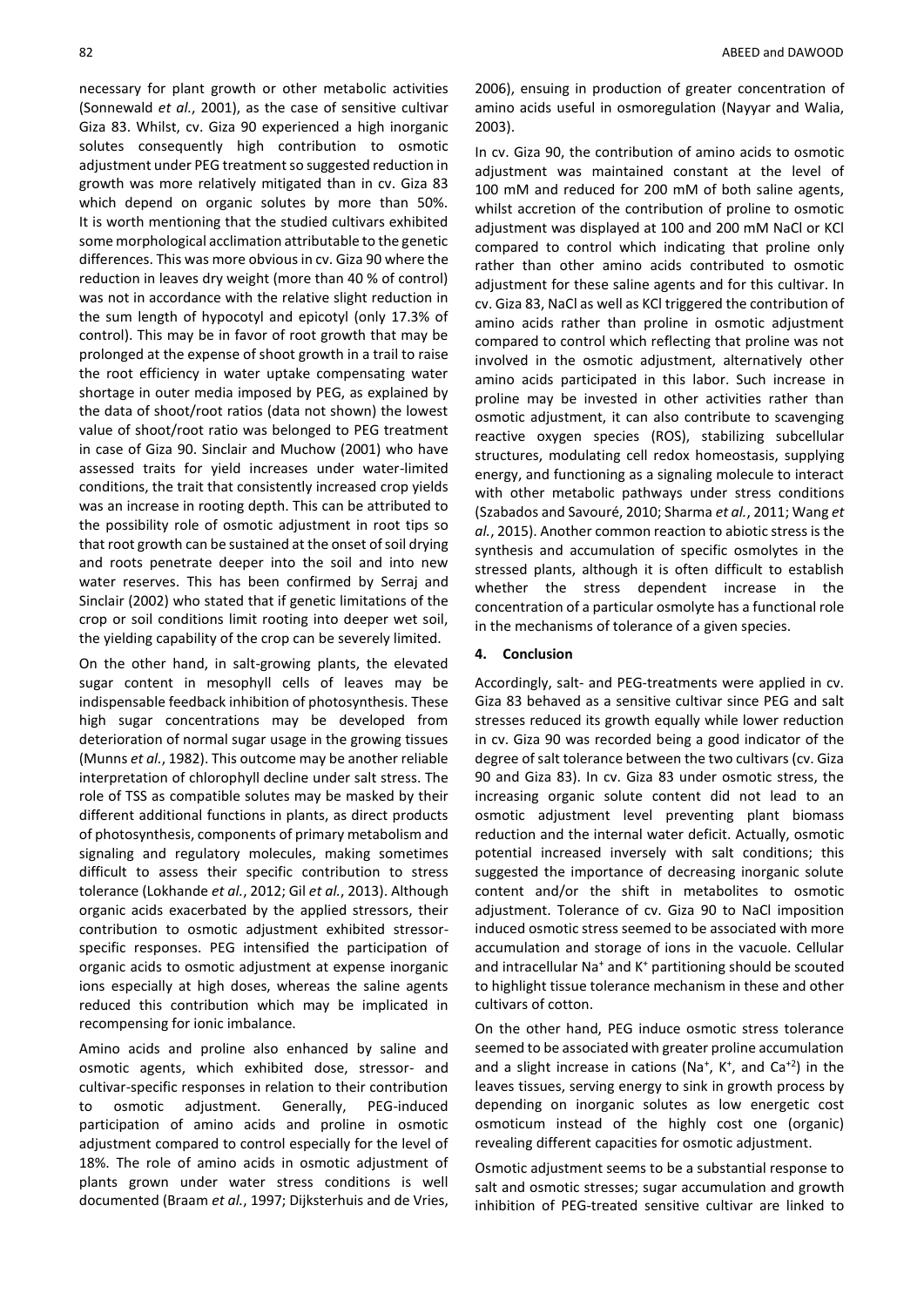reducing organic acid contents, whose contribution to osmotic potential, decreased by about 47% relative to control, Thus, the low organic acid contents of the PEGtreated cv. Giza 83 would suggest an impaired respiration and a decreasing energy supply, while the costs of adaptation are high.

**Abbreviations:** cv(s), cultivars; PEG, polyethylene glycol; Ψs, osmotic potential; Chl, chlorophyll; DW, dry weight; RWC, relative water content; Pro, proline; SS, soluble sugars; FAA, free amino acids; OA, organic acids.

#### **References**

- Ahmad M.S.A., Javed F. and Ashraf M. (2007), Iso-osmotic effect of NaCl and PEG on growth, cations and free proline accumulation in callus tissue of two indica rice (Oryza sativa L.) genotypes, *Plant Growth Regulators*, **53**, 53–63.
- Amirjani M.R. and Mahdiyeh M. (2013), Antioxidative and Biochemical Responses of Wheat, *Journal of Agricultural and Biological Science*, **8**(4), 291–301.
- Amjad M., Akhtar S.S., Yang A., Akhtar J. and Jacobsen S.-E. (2015), Antioxidative response of quinoa exposed to iso-osmotic, ionic and non-ionic salt stress, *Journal of Agronomy and Crop Science*, **50**, 22–31.
- Annunziata M.G., Ciarmiello L.F., Woodrow P., Maximova E., Fuggi A. and Carillo P. (2017), Durum Wheat Roots Adapt to Salinity Remodeling the Cellular Content of Nitrogen Metabolites and Sucrose, *Frontiers in Plant Science*, **7**, 2035. doi: 10.3389/fpls.2016.02035
- Bates L.S., Walds R.P. and Teare I.D. (1973), Rapid determination of free proline for water stress studies, *Plant and Soil*, **39**, 205–207.
- Braam J., Sistrunk M.L., Polisensky D.H., Xu W., Purugganan M.M., Antosiewicz D.M., Campbell P. and Johnson K.A. (1997), Plant responses to environmental stress: regulation and functions of the Arabidopsis TCH genes, *Planta*, **203**, 35–41.
- Carillo P., Annunziata G., Pontecorvo M.G., Fuggi A. and Woodrow P. (2011), Salinity Stress and Salt Tolerance, Abiotic Stress in Plants - Mechanisms and Adaptations, Shanker A. (ed.), InTech.
- Carvajal M., Martinez V. and Alcaraz C.F. (1999), Physiological function of water-channels as affected by salinity in roots of paprika pepper, *Physiologia Plantarum*, **105**, 95–101.
- Chelli-Chaabouni A., Ben Mosbah A., Maalej M., Gargouri K., Gargouri-Bouzid R. and Drira N. (2010), In vitro salinity tolerance of two pistachio rootstocks: Pistacia vera L. and P. atlantica Desf, *Environmental and Experimental Botany*, **69**, 302–312.
- Deinlein U., Stephan A.B., Horie T., Luo W., Xu G. and Schroeder J.I. (2014), Plant salt-tolerance mechanisms, *Trends in Plant Science*, **19**, 371–379. doi: 10.1016/j.tplants.2014.02.001
- Dijksterhuis J. and de Vries R.P. (2006), Compatible solutes and fungal development, *Journal of Biochemistry*, **399**, e3–e5.
- Dionisio-Sese M.L. and Tobita S. (1998), Antioxidant responses of rice seedlings to salinity stress, *Plant Science*, **135**, 1–9.
- Farooq M., Hussain M., Wakeel A. and Siddique K.H.M. (2015), Salt stress in maize: effects, resistance mechanisms and management. A review, *Agronomy for Sustainable Development*, **35**, 461–481. doi: 10.1007/s13593-015-0287-0.
- Flowers T.J., Munns R. and Colmer T.D. (2015), Sodium chloride toxicity and the cellular basis of salt tolerance in halophytes, *Annals of Botany*, **115**, 419–431.
- Gadalla A.M., Hamdy A., Galal Y.G.M., Aziz H.A.A. and Mohamed M.A.A. (2007), Evaluation of maize growth under salinity stress and N application strategies using stable nitrogen isotope, *Proceedings African Crop Science Conference*, **8**, 1553–1562.
- Gil R., Boscaiu M., Lull C., Bautista I., Lidon A. and Vicente O. (2013), Are soluble carbohydrates ecologically relevant for salt tolerance in halophytes? *Functional Plant Biology*, **40**, 805–818.
- Hoagland D.R. and Arnon D.I. (1950), The water culture method for growing plant without soil, *California Agricultural Experiment Station Cir*, 347
- Hoekstra F.A., Golovina E.A. and Buitink J. (2001), Mechanisms of plant desiccation tolerance, *Trends in Plant Science*, **6**, 431– 438.
- Hossain M.S., Alam M.U., Rahman A., Hasanuzzaman M., Nahar K., Al Mahmud J. and Fujita M. (2017), Use of iso-osmotic solution to understand salt stress responses in lentil (*Lens culinaris* Medik.), *South African Journal of Botany*, **113**, 346– 354
- Hu Y., Burucs Z., Tucher S.V. and Schmidhalter U. (2007), Shortterm effects of drought and salinity on mineral nutrient distribution along growing leaves of maize seedlings, *Environmental and Experimental Botany*, **60**, 268–275. doi: 10.1016/j.envexpbot.2006.11.003.
- Hussain M., Farooq M., Shehzad M., Khan M.B., Wahid A. and Shabir G. (2012), Evaluating the performance of elite sunflower hybrids under saline conditions, *International Journal of Agricultural and Biology*, **14**, 131–135.
- Jackson M.L. (1958), Soil chemical analysis. Englewood Cliffs, NJ, USA: Prentice-Hall.
- Jiang X., Qi W., Xu X., Li Y., Liao Y. and Wang B. (2014), Higher soil salinity causes more physiological stress in female of Populus cathayana cut-tings, *Acta Ecologica Sinica*, **34**, 225–231.
- Kaya C., Tuna A.L. and Okant A.M. (2010), Effect of foliar applied kinetin and indole acetic acid on maize plants grown under saline conditions, *Turkish Journal of Agriculture and Forestry*, **34**, 529–538. doi:10.3906/tar-0906-173.
- Khan H.A., Siddique K.H.M. and Colmer T.D. (2016), Salt sensitivity in chickpea is determined by sodium toxicity, *Planta*, **244**, 623–637.
- Kronzucker H.J. and Britto D.T. (2011), Sodium transport in plants: a critical review, *New Phytologist*, **189**(1), 54–81.
- Kumar D., Al Hassan M., Naranjo M.A., Agrawal V., Boscaiu M. and Vicente O. (2017), Effects of salinity and drought on growth, ionic relations, compatible solutes and activation of antioxidant systems in oleander (*Nerium oleander* L.), *PLoS One*, **12**(9), e0185017. https://doi.org/10.1371/journal.pone. 0185017.
- Lambert R.S. and Dubois R.J. (1971), Spectrophotometrie determination of nitrate in the presence of chloride, *Analytical Chemistry*, **43**, 955–957.
- Lichtenthaler H.K. (1987), Chlorophyll and carotenoids pigments of photosynthetic biomembranes, *Methods Enzymols*, **148**, 350–382.
- Lokhande V.H. and Suprasanna P. (2012), Prospects of halophytes in understanding and managing abiotic stress tolerance. In Ahmad P., Prasad M.N.V. (ed.), Environmental adaptations and stress tolerance of plants in the era of climate change, New York: Springer, pp. 29–56